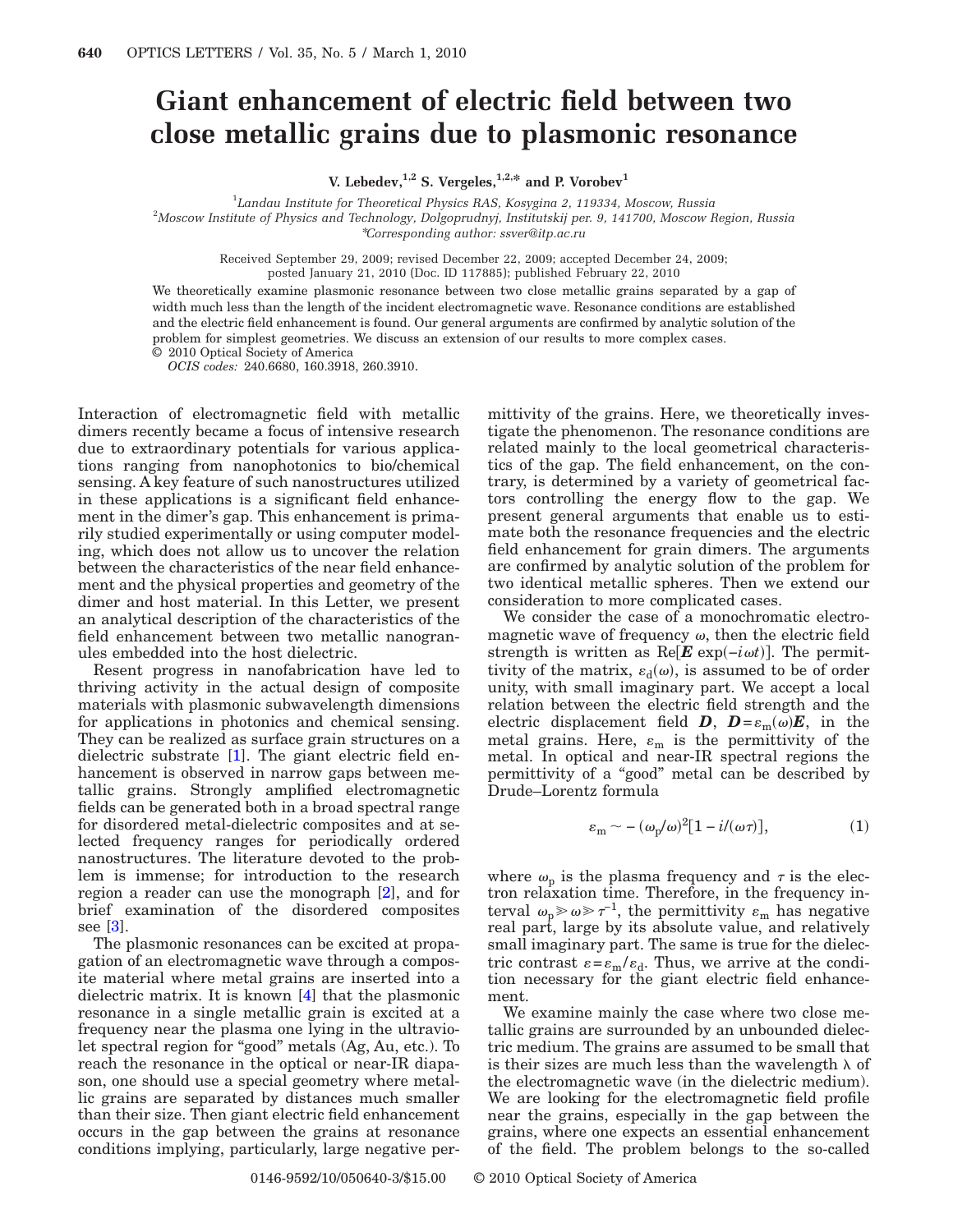near-field optics. The electric field near small metallic grains can be examined in quasi-electrostatic approximation [\[2\]](#page-2-1).

We are interested in the electric field strength enhancement, characterized by the ratio  $E_c/E_0$ , where  $E_c$  is the electric field strength in the central segment of the gap between the grains, and  $E_0$  is the electric field strength in the incident electromagnetic wave. An essential enhancement has to be observed near resonance frequencies, then there are two principal contributions to the ratio,

$$
E_c/E_0 = G/(\varepsilon - \varepsilon_{\text{res}}) + G_{\text{bg}},\tag{2}
$$

<span id="page-1-0"></span>that can be called resonance and background terms. Form of expression [\(2\)](#page-1-0) follows from the general properties of Maxwell equations solutions when all materials have linear electric response. The quantity  $\varepsilon_{\rm res}$ , as well as the factors  $G$  and  $G_{\text{bg}}$ , are determined by geometry of the grains and by the gap thickness. The resonance frequency can be evaluated now from the expression [\(1\),](#page-0-0)  $\omega_{\text{res}} \sim \omega_{\text{p}}/\sqrt{|\varepsilon_{\text{res}}|}$ .

In the case of close grains the electric field of the resonance mode is localized in the central segment of the gap between the grains where it can be regarded as flat [gray region in Fig.  $1(a)$ ]. An electromagnetic wave can propagate along a narrow flat gap between two metallic bodies separated by a dielectric medium provided  $\varepsilon = -2/(\beta \delta)$  in the case  $|\varepsilon| \geq 1$  where  $\beta$  is the propagation constant [\[5\]](#page-2-4). Standing waves are determined by the conditions  $\beta L \approx \pi n$  where *n* is an integer number and *L* is the longitudinal size of the gap. For two close smooth grains *L* can be estimated as  $\sqrt{a} \delta$ , where *a* is characteristic grain curvature radius, see Fig.  $1(a)$ . Thus, we obtain the following estimation for the resonance values of the permittivity

$$
\varepsilon_{\rm res} \sim -\sqrt{a/\delta}(n+\delta n),\tag{3}
$$

<span id="page-1-2"></span>where *n* is an integer number and  $\delta n \sim 1$ . The estimation is valid at  $n \leq \sqrt{a/\delta}$ .

Let us consider the first resonance corresponding to  $n=1$ . The electric field inside the gap is approximately homogeneous at distances  $\rho \leq \sqrt{a} \delta$  from the gap center where the gap can be regarded as flat. Outside the region, at distances  $a \geq \rho \geq \sqrt{a} \delta$  from the gap center, the gap thickness is estimated as  $\rho^2/a$ ; it is much larger than in the center. The potential difference  $\Delta \Phi \sim E_c \delta$  between the grain boundaries is  $\rho$ 

<span id="page-1-1"></span>

Fig. 1. Narrow gaps between (a) two metallic grains, (b) two parallel elongated grains, (c) two coaxial elongated grains.

independent in the main approximation at the distances, since  $\varepsilon$  is effectively infinite at the scales. Thus, we arrive at  $E \sim \Delta \Phi a / \rho^2 \sim E_c a \delta / \rho^2$ . The field strength determines the charge density at the grain boundaries that scales  $\propto \rho^{-2}$  as well. Therefore the dipole moment *d* of the grains is determined by the distances  $\sim a$  and can be estimated as  $d \sim E(a)a^3$  $\sim E_c \delta a^2$ .

The geometrical factor  $G$  in Eq.  $(2)$  can be evaluated from the balance between the Ohmic dissipation rate *Q* and the energy flux to the system from the incident wave. At the resonance frequency, *Q* is estimated as

$$
Q \sim \omega \varepsilon'' (E_c/\varepsilon')^2 (\alpha \delta)^{3/2}, \tag{4}
$$

where the last factor represents the metal volume where the dissipation occurs and  $E_c/\varepsilon'$  is the estimate for the electric field amplitude in this volume. The energy flux is determined by the work per unit time done by the external field on the system and is estimated as  $\omega dE_0 \sim \omega E_c a^2 \delta E_0$ . Comparing the expressions one finds  $G \sim (a/\delta)^{3/2}$ , that is  $G \ge 1$  at our conditions. One can also evaluate the dipole radiation intensity

$$
I \sim \omega E_c^2 \delta^2 a^4 / \lambda^3. \tag{5}
$$

The radiation leads to additional energy losses, our scheme is correct provided  $I \ll Q$ .

The presented qualitative picture is confirmed by rigorous analytical calculations for the case where the metallic grains are close identical spheres of radii *a* separated by a distance  $\delta \le a$ . Our problem can be solved analytically by passing to the so-called bispherical reference system [\[6\]](#page-2-5). Here, we do not discuss details of the calculations (they will be published elsewhere) and present final results only. With logarithmic accuracy, one finds for the incident wave polarization parallel to the symmetry axis

$$
\varepsilon_{\rm res} = -\frac{\sqrt{a/\delta}}{n - 1/2},\tag{6}
$$

where  $n=1,2,...$  For  $n=1$  the parameters in Eq. [\(2\)](#page-1-0) are

$$
G = \frac{8\pi^2}{3} \frac{(a/\delta)^{3/2}}{\ln(a/\delta)}, \quad G_{\text{bg}} = -2\sqrt{a/\delta}. \tag{7}
$$

The expressions are in accordance with our general reasoning.

One can test more sophisticated grain geometries that are characterized by a number of scales. We examine strongly prolate grains of length *l*, their mutual arrangement can be either parallel or coaxial, Figs. [1\(b\)](#page-1-1) and [1\(c\)](#page-1-1) with a narrow gap  $\delta$  between them. The resonance condition is determined by the smallest longitudinal gap dimension. Hence, one can use the same relation  $(3)$ , where *a* is the smallest curvature radius of the grains characterizing the gap. It is the cylinder radius in the parallel case and curvature radius of the grain tips in the coaxial case. The field enhancement *G* in Eq. [\(2\)](#page-1-0) should be found, as